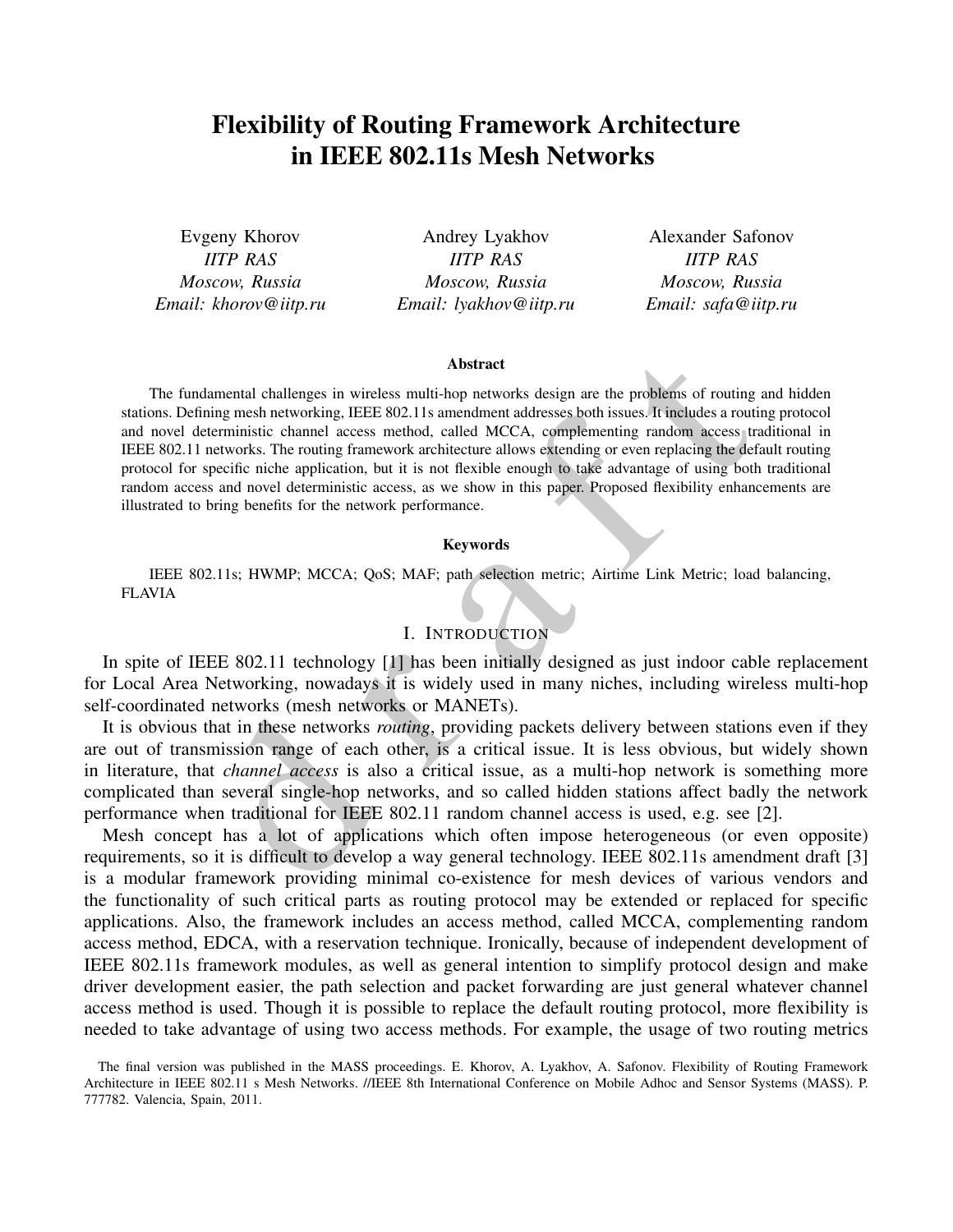for two channel access methods may be very efficient as the operation principles of EDCA and MCCA are very different.

In this paper, we discuss possible ways to extend the flexibility of routing protocol architecture in IEEE 802.11s so that, keeping routing independent from channel access, adapt the architecture and open it for innovative solutions based on cooperation with the access method, which may be efficient in some applications.

The work on flexibility analysis presented in this paper is the part of FLexible Architecture for Virtualizable wireless future Internet Access (FLAVIA) project [4]. FLAVIA changes the role of the wireless network interfaces, from closed architectures implementing standardized and constrained service access points, to programmable wireless-processors (with standardized instruction sets) for composing specific access operations [5]. In particular, with FLAVIA flexible architecture, it would be possible to implement the solutions proposed in this paper.

The rest of the paper is organized as follows. In Section II, we analyze IEEE 802.11s routing and channel access methods, briefly overview related literature and discuss some architectural routing limitations in IEEE 802.11s. Flexibility improvements proposed in this paper are presented and evaluated in Sections III and IV. Finally, the concluding remarks are given in Section V.

## II. CHANNEL ACCESS AND ROUTING ANALYSIS IN IEEE 802.11S

## *A. Mesh Deterministic Channel Access*

Traditionally, IEEE 802.11 networks are based on random channel access which distinctive feature is the collisions. In single-hop ad hoc networks, when all stations are in the transmission range of each other, collisions only occur if stations start their transmissions exactly at the same moment. In multihop networks, due to the hidden stations effect transmissions may intersect even if they are started at different moments of time, so the collision probability is higher than in single-hop networks.

by pergrammable wireless-processors (with standardized instruction sets) for peractions [5]. In particular, with FLAVIA flexible architecture, it would b<br>colutions proposed in this paper.<br>Colutions proposed in this paper.<br> To decrease the collision probability and meet QoS requirements, IEEE 802.11s defines deterministic channel access method called MCF Coordinated Channel Access (MCCA). With MCCA, two stations may agree the set of time intervals called MCCAOP reservation. During reserved intervals, one of the stations, called *MCCAOP owner*, obtains prioritized channel access when transmitting packets to the other station, called *MCCAOP responder*. Meanwhile, other MCCA-capable stations which are neighbors of the MCCAOP owner and responder defer their transmissions. To inform neighbor stations about its reservations, a station periodically broadcasts the advertisement reporting MCCAOPs reservations of two following types.

- Own reservations: MCCAOPs for which the station is the owner or responder. During these MCCAOPs, the neighbors of the station are forbidden to initiate their transmissions.
- Interfering reservations: MCCAOPs, for which the station is neither owner nor responder, but at least one neighbor of the station is the owner or responder. Neighbors of the station are forbidden to set up with the station new MCCAOP reservations intersecting its Interfering reservation.

MCCA is designed to be used for bulky or periodic traffic, e.g. voice traffic. For aperiodic or spontaneous traffic, traditional EDCA is used, as setting-up an MCCAOP takes time and channel resources. To regulate the amount of MCCA and EDCA traffic in the network, IEEE 802.11s defines MCCA Access Fraction Limit (MAF Limit) which is the maximum percentage of time which may be occupied by MCCAOP reservations. A station calculates its current MAF value based on tracked MCCAOPs reservations. A station rejects requests for new MCCAOP reservation set up if its own MAF value or the value of MAF on any neighbor stations exceeds MAF Limit.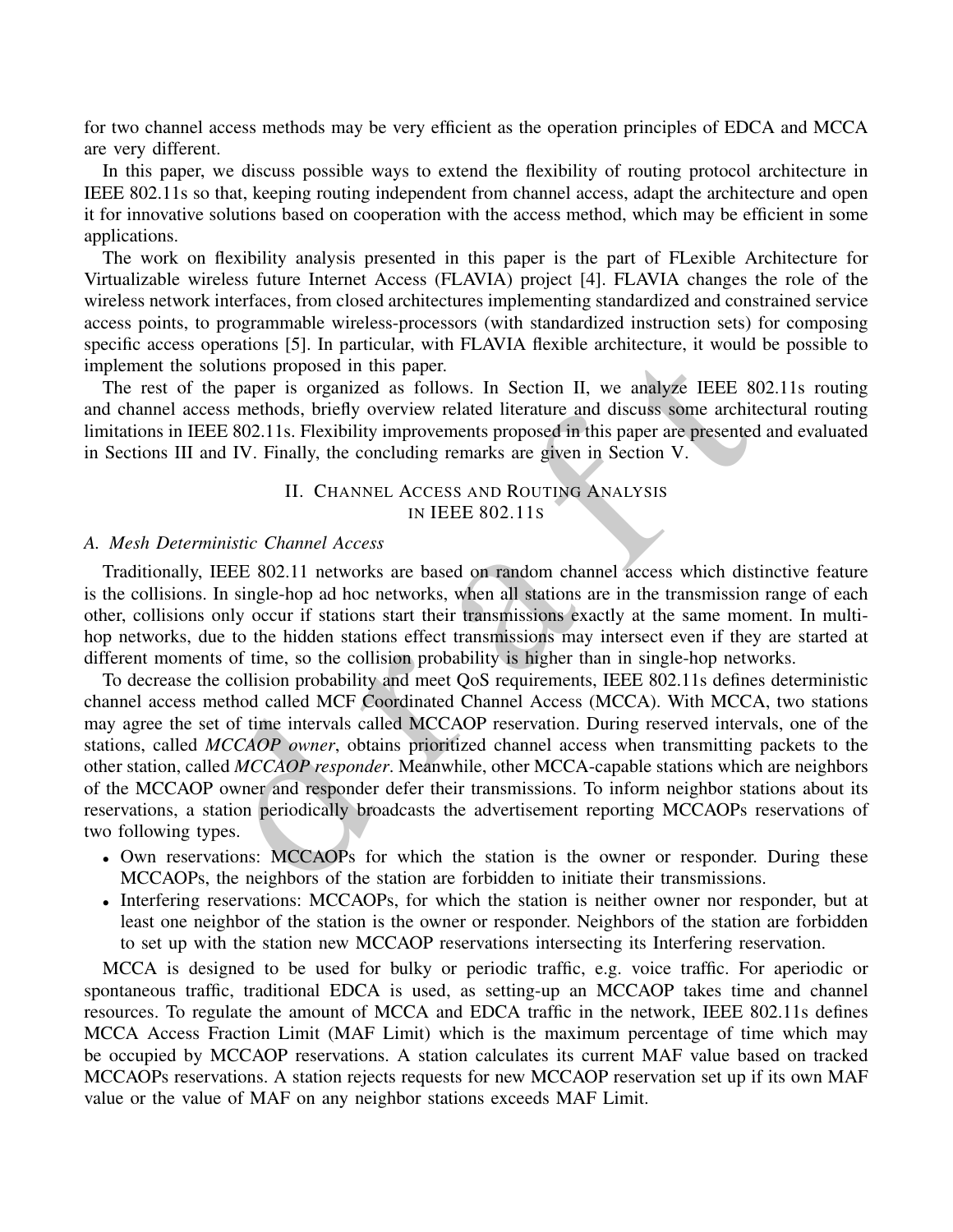## *B. Routing Framework*

IEEE 802.11s routing framework contains

- forwarding framework, and
- path selection framework which includes
	- path selection protocol,
	- path selection metric.

Packets are forwarded based on information which at least consists of:

- the destination address which identifies the forwarding information,
- the next-hop address,
- the precursor list,
- and the lifetime of this information.

It means that for all packets destined for a station, the same path is used regardless of the used channel access method or packet access category.

or list,<br>or list,<br>or list,<br>or list,<br>or list,<br>action of this information.<br>The removed that is energed by the path selection protocol. IEEE 802.11s define<br>mormonion is generated by the path selection protocol. IEEE 802.11s Forwarding information is generated by the path selection protocol. IEEE 802.11s defines a default path selection protocol called Hybrid Wireless Mesh Protocol (HWMP) based on well-known MANET routing protocol AODV [6]. Unlike AODV, HWMP is designed to use MAC-layer information and path selection metric.

Here we provide a simplified description of reactive part of HWMP. For the details, please refer to the original specification [3].

When the source station (called *path originator*) needs to send a packet to a destination station (*path target*), it broadcasts a Path REQuest frame (PREQ). Upon reception of this frame, a station drops it if it received another PREQ from the same path originator with the same sequence number and this other PREQ offered better path metric value. Otherwise, it processes the received PREQ as follows:

- the station creates or updates the forwarding information to the path originator;
- if the station is not the path target, it increases the metric value in received PREQ by the metric value towards the previous mesh station transmitting this PREQ and broadcasts the updated PREQ;
- if the station is the path target, it replies with a Path REPly frame (PREP) which is forwarded to the path originator using information on each station on the path.

If a station receives several PREP frames with the same ID, but sent through different paths, it saves the information about the path with the best metric value.

HWMP assumes that all paths are symmetric, so the best path from the path target to the path originator is used for packet transmission in both directions.

When a path is broken, e.g. due to stations mobility, the station which detects the routing errors generates a Path ERRor frame (PERR) to all station in the corresponding precursor list, indicating the path target address. Upon reception of a PERR, a station invalidates incorrect forwarding information and generates another PERR to its own precursor list. Thus, in the end, all stations using the broken path invalidate incorrect forwarding information.

IEEE 802.11s defines Airtime Link Metric as a default path selection metric. The physical meaning of Airtime Link Metric is as follows: its value equals the time interval duration when the channel is busy with transmitting the standard packet over the link. The metric value,  $c_a$ , of a link is calculated as follows:

$$
c_a = \left( O + \frac{B_t}{r} \right) \frac{1}{1 - e_f},\tag{1}
$$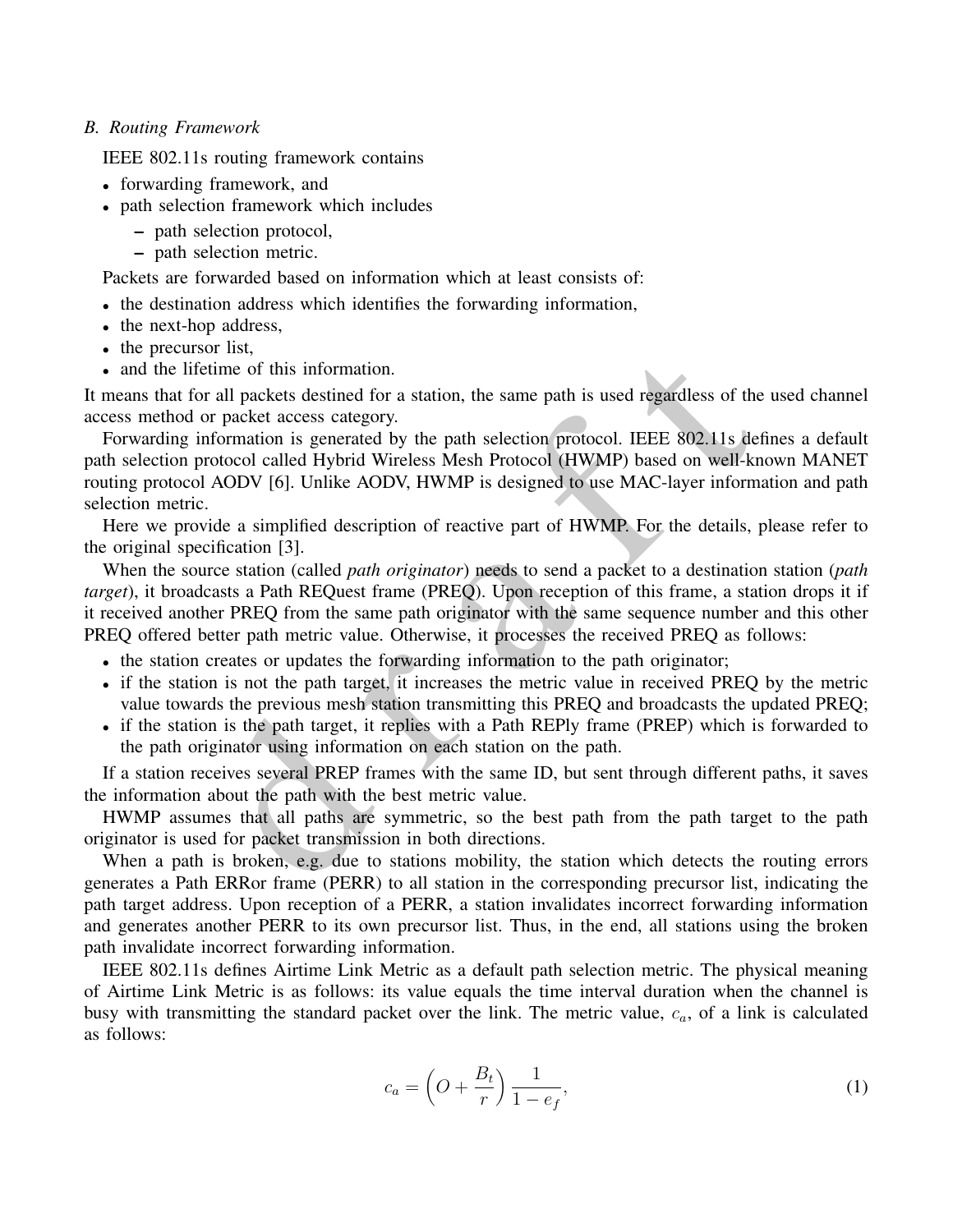

Figure 1. Two Flows scenario

where  $O$  and  $B_t$  are constants representing channel access overhead and standard packet size respectively, r is the data rate, and  $e_f$  is the transmission error probability. The path metric is calculated as the sum of the values of corresponding link metrics.

## *C. Related works*

**Example 12**<br> **Example 1.** Two Flows scenario<br>
Figure 1. Two Flows scenario<br>
are constants representing channel access overhead and standard packet size<br>
c, and  $e_f$  is the transmission error probability. The path metric Though hundreds of papers consider various channel access methods or routing solutions, not so many literature can be found on HWMP and MCCA performance, to say nothing about routing based on MCCA and EDCA access methods. In [7], a distributed end-to-end reservation protocol for IEEE 802.11 based mesh networks is proposed. The paper proves that, in contrast to DCF and EDCA, the proposed protocol provides low and non-varying delay and constant throughput for each reserved flow. Wellknown AODV [6] routing protocol is used with hop-count metric which is an inefficient solution in wireless networks, as further shown, e.g. in [8], [9].

In [10], the performance of MCCA, which in earlier IEEE 802.11s drafts was called Mesh Deterministic Access (MDA), is studied. The paper compares the network throughput in various scenarios when packets are transmitted using EDCA or MCCA. The obtained results prove the concept of MCCA and show that it allows to increase the network capacity in multi-hop networks significantly. However, the routes are considered to be fixed, and the influence of a path selection protocol on the amount of traffic transmitting via MCCA is left out of the scope of the paper.

What is widely missing in these papers is the analysis of routing efficiency when more than one channel access method is used. Our paper does study this issue.

### *D. Limitations of Existing Architecture*

Routing and channel access co-operation may significantly improve network performance. A widely used approach of providing such a co-operation, while keeping modular architecture, is by using a path selection metric dependent on the channel conditions.

IEEE 802.11s defines two channel access methods, so that a station may choose the method individually for each flow or even packet. At the same time, the only path selection metric is defined, called Airtime link metric. This metric is designed for traditional random channel access (EDCA) and its value only depends on the data rate and transmission error probability, but not on the ratio of channel resources already reserved.

In some cases, it is impossible to set up an MCCAOP reservation over a selected path because the MAF Limit is reached at least on one of the link composing the path. Let us consider the topology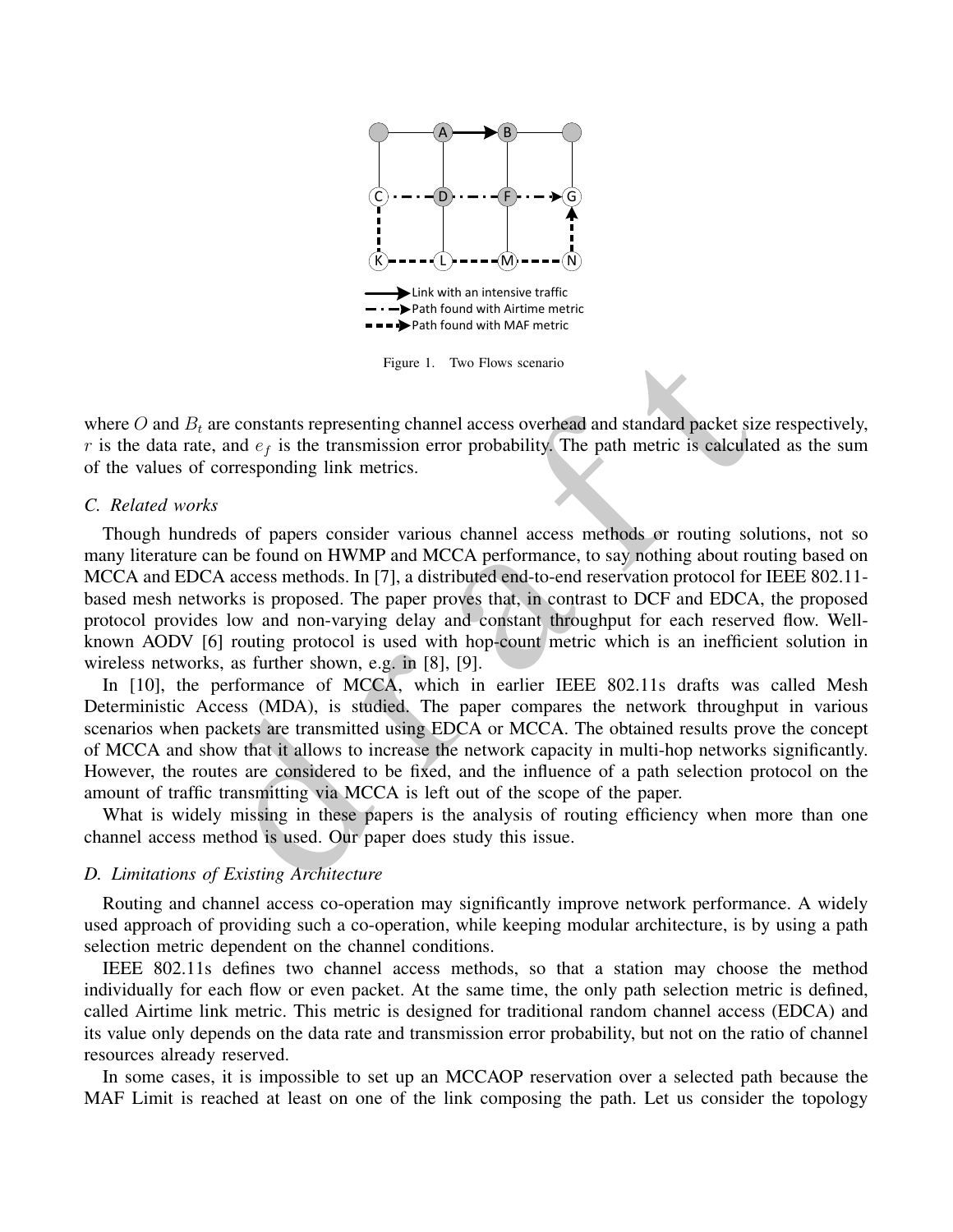shown in Fig. 1. Stations connected with the lines are neighbors and direct packets exchange between them is possible. Other pairs of stations do not sense transmission of each other. There is an intensive flow between nodes  $A$  and  $B$ . Because of this flow, the MAF value at all stations marked grey is close to MAF Limit. Station  $C$  needs to transmit multimedia traffic to  $G$  meeting QoS requirements.

With Airtime Link Metric which does not take into account the amount of reserved channel resources, HWMP selects the shortest path  $C \to D \to F \to G$ . But stations D and F have no free time intervals to set up new MCCA reservations because MAF Limit is exceeded.

The only possible way allowed in IEEE 802.11s in such a case is using EDCA. As mentioned in Section I, due to the hidden stations effect it does not guarantee meeting QoS requirements which may be preferable in some applications, e.g. when transmitting multimedia traffic. *The first contribution of this paper is the design of a simple MCCA-oriented path selection metric.*

The transmission cost over a path depends on the channel access method. The path which is cheap for MCCA may be very expensive for EDCA and vice versa. So, using a single metric for both methods may diminish the advantages of using two access methods. In [8], the idea of using multiple metrics is discussed. This approach may be extended for the case of multiple access methods. Unfortunately, the the routing framework in IEEE 802.11s allows using the only metric. *The second contribution of this paper is the developed method of using multiple metrics in IEEE 802.11s networks.*

some applications, e.g., when transmitting multimedia trathe. The *first co*<br> *e design of a simple MCCA-oriented path selection meric. The <i>first co*<br> *e design of a simple MCCA-oriented path selection meric.<br>
The path w* Another problem is that, in base configuration, IEEE 802.11s routing framework does not allow using different paths to a destination even if different metrics are available which select paths depending on the access method. In other words, whatever the metric, the same path is used when transmitting with any access method. Moreover, when many flows use the same path, some of the flows may be forced to use EDCA instead of MCCA because of the lack of channel resources: MAF Limit may be reached. *The third contribution of this paper is the extension of forwarding algorithm in such a way that paths for different access methods may be different*.

An important thing in routing protocol design is the stability of paths. It takes time to set up all singlehop MCCAOP reservations along a selected path and to advertise the reservations. Moreover, according to the specification, a station must not use a newly set up MCCAOP reservation before the beginning of the first DTIM interval following the successful completion of the MCCAOP setup procedure. At the same time, HWMP routing protocol allows forwarding information to be updated at any time, with any frequency.

### III. MORE FLEXIBLE ROUTING ARCHITECTURE

#### *A. MAF Path Selection Metric*

With MCCA, the transmission cost over a link  $(i, j)$  depends on the current value of MAF, or, strictly speaking, the percentage of used channel resources in the neighborhood, which is  $\frac{m_i}{M}$ , where  $m_i$  is the maximum of MAF values in the neighborhood of station i and  $M$  is MAF Limit.

The method for a station to obtain the MAF values of its neighbors is an open issue. The simplest way is to obtain them directly from neighbors' MCCA Advertisement information elements. This approach results in taking into account interfering reservations, while the station may use these intervals to transmit packets to other stations. Due to this limitation we implement another approach. To calculates MAF value of its neighbor k, station i takes into account k's own reservations and those k's interference reservations which intersect with at least one of own reservation of *i*'s neighbor.

The transmission cost depends on duration  $d$  of each transmission attempt which, in turn, depends on the transmission rate and is calculated similar to Airtime Link Metric:

$$
d = O_{mcca} + \frac{B_{mcca}}{r_{mcca}},\tag{2}
$$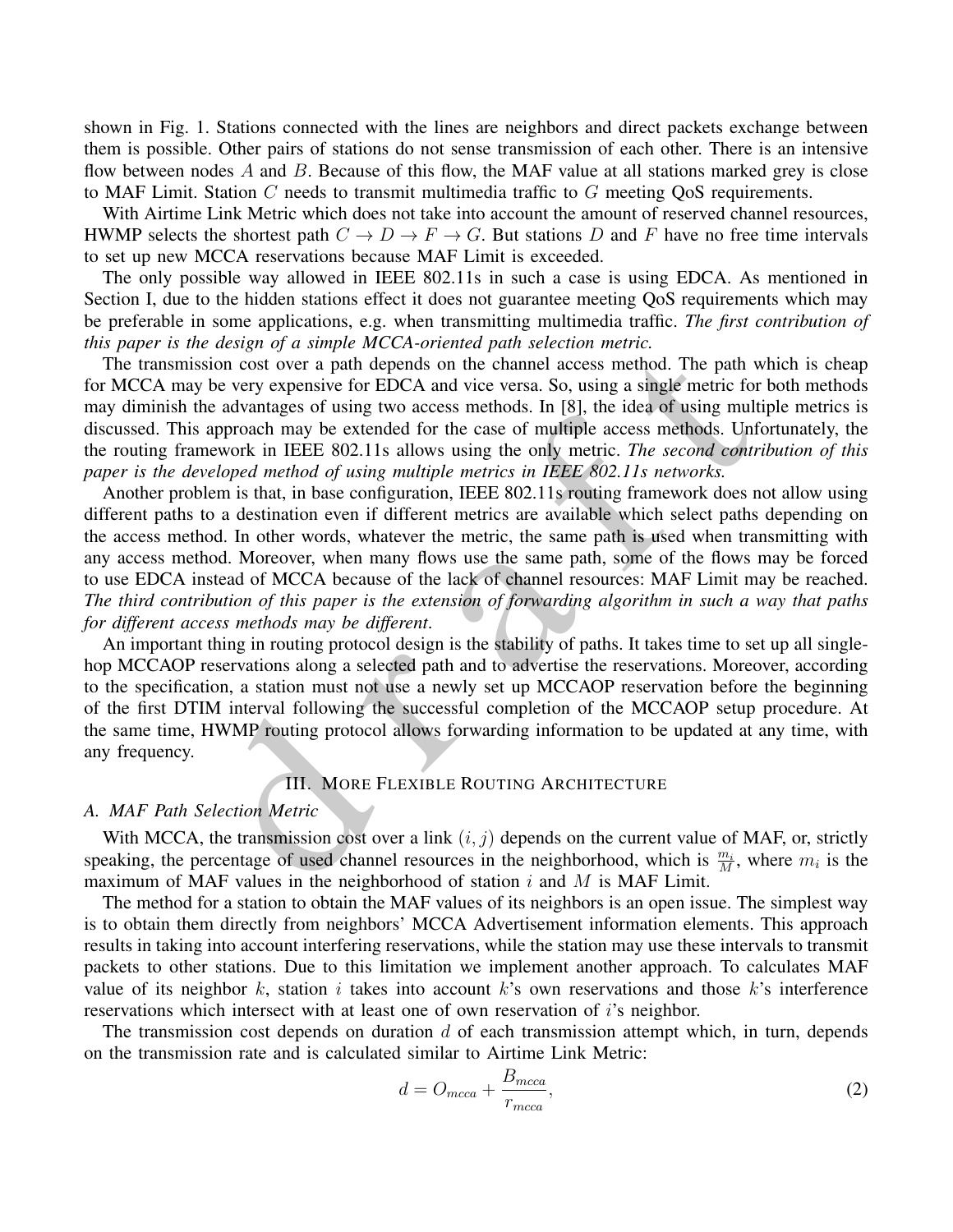with little differences:  $O_{mcca}$  and  $B_{mcca}$  constants take other values and  $r_{mcca}$  is the rate that is used for MCCA transmission.

Even when MCCA is used, a packet transmission may be unsuccessful, e.g. due to weak signal, and requires a retry. So the total transmission cost depends on the number  $n_{at}$  of attempts which are needed to transmit a packet with the required success probability.

By combining all components, we finally obtain that link  $(i, j)$  metric value  $c_m$  is calculated as follows:

$$
c_m = 1 + \left(\frac{m_i}{M}\right)^{\gamma} \left(O_{mcca} + \frac{B_{mcca}}{r_{mcca}}\right) n_{at},\tag{3}
$$

where  $\gamma$  is a customizable metric parameter.

The metric value of a path is the sum of metric values of the links the path consists of.

This metric is designed for MCCA and should not be used with EDCA. For EDCA, Airtime Link Metric may be used.

#### *B. Several Metrics Usage*

To use multiple metrics simultaneously in IEEE 802.11s networks, we modify Mesh Configuration element format and make some modifications of the routing framework.

stomizable metric parameter.<br>
alue of a path is the sum of metric values of the links the path consists of<br>
a designed for MCCA and should not be used with EDCA. For EDCA, *t*<br>
used.<br>
used.<br>
existical consequence modificat Mesh Configuration element is sent in beacon frames periodically and contains the values of main configurable parameters of the mesh network. To provide multiple metrics option, it contains not the only Path Selection Metric ID, but a Vector of Path Selection Metric IDs. For example, Airtime Metric Id and MAF Metric Id.

We do not need critical changes in HWMP. In modified HWMP, field *Metric* in both PREQ and PREP is used as a container for values of all metrics configured in the network. We also change rules of comparing metric values and storing obtained forwarding information.

Received a PREQ (or PREP) the station updates forwarding information independently for each metric. For each metric value which is better than value offered with previously received PREP, the station creates or updates corresponding forwarding information. That is why we add additional field *Type of Metric*

When a station forwards a packet, the forwarding information is selected by packet's destination address and type of metric which depends on required channel access method.

## *C. Load Balancing*

To make HWMP to use different paths to the same targets for different flows, we identify paths not only by the target address, but by the triplet:

- source address  $s$ ;
- $\bullet$  destination address  $d$ ;
- traffic id  $t$  which value is an integer in the range of  $[0,255]$  generated by the source.

When a station has no valid forwarding information for triplet  $\langle s, d, t \rangle$ , it generates a PREQ, even if it has information for the same  $d$ , but other  $t$  and  $s$ . To provide such functionality, one has to include corresponding fields into HWMP frames.

If the number of flows is large, generating a path request for each flow may result in heavy overhead. To make routing framework flexible we define special constants ANY TID and ANY SOURCE. When the station decides not to use load balancing feature, it uses these constants when generating PREQs. Forwarding information with such source address and traffic id may be used to deliver any packets to the destination unless the packet belongs to the flow for which the station has special forwarding information.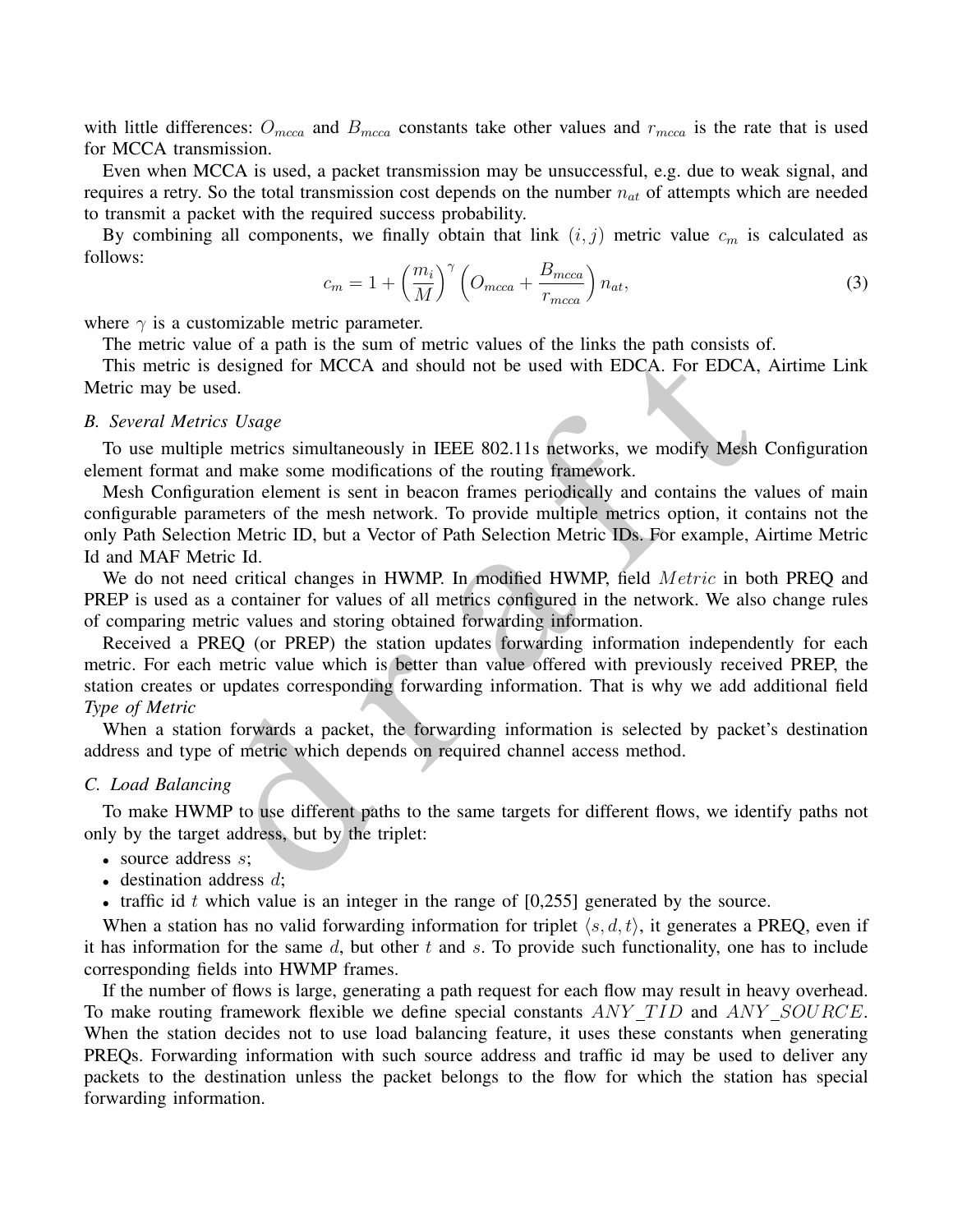

Figure 2. Blocking probability vs. No of initiated flows when traffic goes from a grid corder to the opposite one

The choice to use the load balancing feature or not depends on scenario and is beyond the scope of this paper.

Proposed adaptive load balancing mechanism protects the active forwarding information from being updated until it becomes invalid because new PREQ with the same triplet  $\langle s, d, t \rangle$  is generated only when the path is broken.

## IV. PERFORMANCE EVALUATION

**EXECUTE 10**<br> **EXECUTE 10**<br> **EXECUTE 10**<br> **EXECUTE 10**<br> **EXECUTE 10**<br> **EXECUTE 10**<br> **EXECUTE 10**<br> **EXECUTE 10**<br> **EXECUTE 10**<br> **EXECUTE 10**<br> **EXECUTE 10**<br> **EXECUTE 10**<br> **EXECUTE 10**<br> **EXECUTE 11**<br> **EXECUTE 11**<br> **EXECUTE 11** To illustrate the efficiency of proposed methods we provide simulation results obtained with NS-3 [11] simulation tool which IEEE 802.11s module was developed and contributed to NS-3 project by IITP RAS. We set default values for all parameters of 802.11a+s stations transmitting at a power level of 16 dBm in 5 GHz band, see [1] and [3].

The lifetime of forwarding information generated by HWMP is 50 s. If no PREP is received, the originator repeats the corresponding PREQ not earlier than after 100 ms. MAF Limit equals 40%. The plots below are obtained with the value of  $\gamma$  defined in (3) set to 2.

To obtain statistically meaningful results, we run 50 repetitions for each selected combination of parameters.

## *A. Grid: from a corner to the opposite one*

Let us consider a network of grid topology. The network is loaded with voice traffic generated by G.729 [12] codec. Packets of 20 bytes audio payload are generated with inter-arrival time of 20 ms. The source and destination nodes are two nodes in the opposite corners or the grid. The flows are initiated from a grid corner to the opposite grid corner, and in the reverse direction, one by one. If the network has not enough channel resources for the next flow, i.e. MCCA reservations cannot be set up through the chosen path, the flow is called blocked. Let us define *the blocking probability* as the ratio of the number of blocked flows to the total number of initiated flows.

Fig. 2 shows the blocking probability vs. the number of initiated flows for 7x7 grid, when either Airtime Link Metric or MAF Metric is used with load balancing feature enabled or disabled. Naturally, when the number of initiated flow is small all the flows are set up whatever the path is chosen. In contrast, when the number of initiated flows increases, the blocking probability becomes depend on the metric and load balancing option. It appears that MAF metric proposed in Section III provides significantly lower blocking probability than the Airtime Link metric when the load balancing feature is enabled.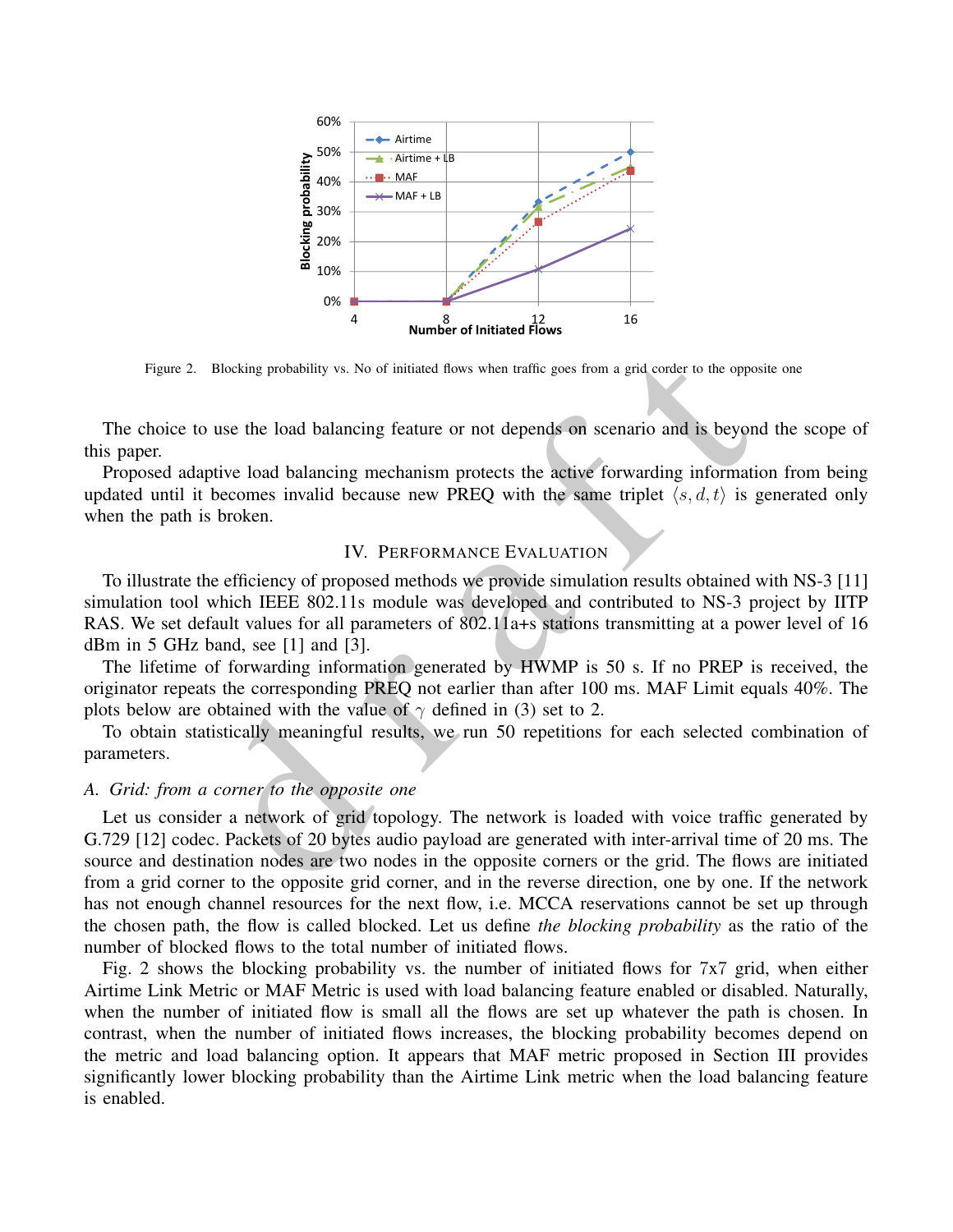

Figure 3. Blocking probability vs. No of initiated flows in a grid with random flows

## *B. Grid: random flows*

This scenario differs from the previous one in the only part of source-destination pairs choice. In this scenario, source-destination pairs are chosen randomly among all nodes on the grid.

Fig. 3 shows the blocking probability vs. the number of initiated flows when either Airtime Link Metric or MAF Metric is used. Curves with load balancing feature enabled (not shown) coincide with the curves when it is disabled, as load balancing happens automatically with random source-destination choice.

The simulation results illustrate the advantage of MAF Metric over Airtime Link Metric. Let us define the network capacity as the maximum number of flows which can be initiated with the blocking probability lower than some predefined threshold. Say the threshold is 4%, then the usage of MAF metric increases the network capacity in this scenario by 50%.

## V. CONCLUSION

<sup>26</sup><br>
<sup>26</sup><br>
<sup>26</sup><br> **Example 10**<br> **Example 10**<br> **Example 10**<br> **Example 10**<br> **Example 10**<br> **Example 10**<br> **Example 10**<br> **Example 10**<br> **Example 10**<br> **Example 10**<br> **Example 10**<br> **Example 10**<br> **Example 10**<br> **Example 10**<br> **Exampl** The adequate level of flexibility, and thus complexity, of a technology is defined at the stage of its development based on the spectrum of envisioned applications. Vice-versa, when a technology is mature, its flexibility allows adapting the technology for new market niches. It is widely believed that the mesh concept may be applied in a variety of areas. So it is difficult to develop a way general technology and IEEE 802.11s amendment includes modules which are optional, independent from one another, and implied by design to be very different in various implementations.

In this paper, we propose improvements for routing framework architecture in IEEE 802.11s mesh networks. In contrast to monolithic cross-layer solutions known from the literature, the proposed approaches keep the architecture modular. Proposed modifications do not impose additional restrictions for mesh device developers, but bring new opportunities by making routing framework more flexible. We believe the modifications open the architecture for innovative solutions, e.g. those based on cooperation with the access method as illustrate in this paper.

### ACKNOWLEDGMENT

This work was supported by EU FP7 FLAVIA project.